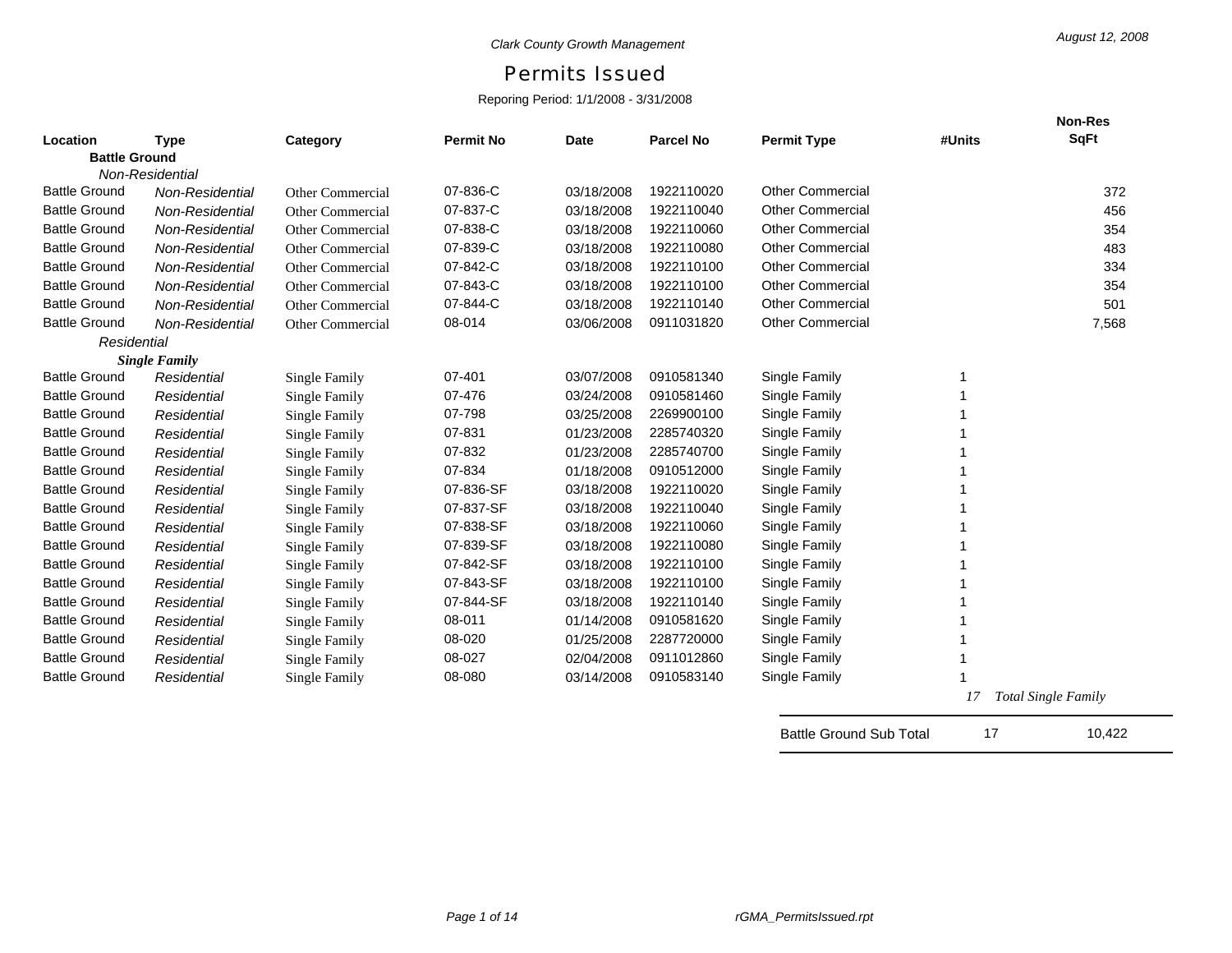|          |                                     |                      |                  |             |                  |                    |        | <b>Non-Res</b>             |
|----------|-------------------------------------|----------------------|------------------|-------------|------------------|--------------------|--------|----------------------------|
| Location | <b>Type</b>                         | Category             | <b>Permit No</b> | <b>Date</b> | <b>Parcel No</b> | <b>Permit Type</b> | #Units | <b>SqFt</b>                |
| Camas    |                                     |                      |                  |             |                  |                    |        |                            |
|          | Residential<br><b>Single Family</b> |                      |                  |             |                  |                    |        |                            |
| Camas    | Residential                         | <b>Single Family</b> | 07-25041         | 01/14/2008  | 1238330400       | Single Family      |        |                            |
| Camas    | Residential                         | <b>Single Family</b> | 07-25043         | 01/14/2008  | 1238330380       | Single Family      |        |                            |
| Camas    | Residential                         | <b>Single Family</b> | 07-25045         | 01/14/2008  | 1238330260       | Single Family      |        |                            |
| Camas    | Residential                         | Single Family        | 07-25047         | 01/14/2008  | 1238330280       | Single Family      |        |                            |
| Camas    | Residential                         | Single Family        | 08-25084         | 02/12/2008  | 1776632500       | Single Family      |        |                            |
| Camas    | Residential                         | Single Family        | 08-25095         | 02/14/2008  | 1254010320       | Single Family      |        |                            |
| Camas    | Residential                         | Single Family        | 08-25097         | 02/14/2008  | 1238330600       | Single Family      |        |                            |
| Camas    | Residential                         | <b>Single Family</b> | 08-25099         | 02/14/2008  | 1238330580       | Single Family      |        |                            |
| Camas    | Residential                         | Single Family        | 08-25101         | 02/14/2008  | 1238330560       | Single Family      |        |                            |
| Camas    | Residential                         | Single Family        | 08-25114         | 02/19/2008  | 1271470040       | Single Family      |        |                            |
| Camas    | Residential                         | Single Family        | 08-25136         | 02/26/2008  | 1776632800       | Single Family      |        |                            |
| Camas    | Residential                         | <b>Single Family</b> | 08-25138         | 02/26/2008  | 1776633260       | Single Family      |        |                            |
| Camas    | Residential                         | <b>Single Family</b> | 08-25140         | 02/26/2008  | 1776633100       | Single Family      |        |                            |
| Camas    | Residential                         | Single Family        | 08-25142         | 02/26/2008  | 1776632780       | Single Family      |        |                            |
| Camas    | Residential                         | <b>Single Family</b> | 08-25144         | 02/26/2008  | 1776632880       | Single Family      |        |                            |
| Camas    | Residential                         | <b>Single Family</b> | 08-25163         | 03/04/2008  | 1759330640       | Single Family      |        |                            |
| Camas    | Residential                         | <b>Single Family</b> | 08-25172         | 03/05/2008  | 1248173580       | Single Family      |        |                            |
| Camas    | Residential                         | <b>Single Family</b> | 08-25667         | 03/04/2008  | 0849212160       | Single Family      |        |                            |
| Camas    | Residential                         | Single Family        | 08-25670         | 03/05/2008  | 0849211620       | Single Family      |        |                            |
|          |                                     |                      |                  |             |                  |                    | 19     | <b>Total Single Family</b> |
|          |                                     |                      |                  |             |                  | Camas Sub Total    | 19     | 0                          |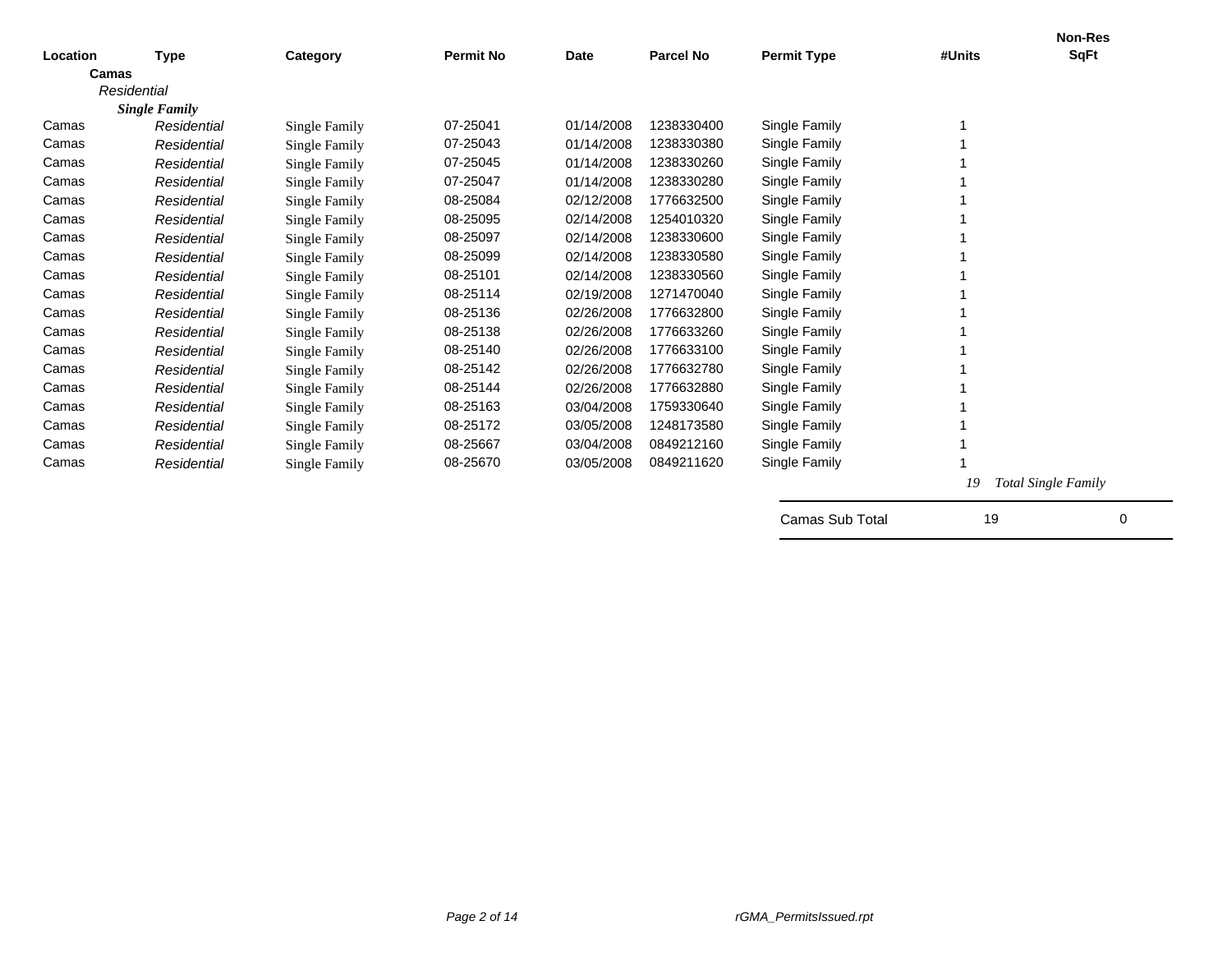|                      | Category      | <b>Permit No</b> | Date       | <b>Parcel No</b> | <b>Permit Type</b>  | #Units | <b>Non-Res</b><br><b>SqFt</b> |
|----------------------|---------------|------------------|------------|------------------|---------------------|--------|-------------------------------|
| <b>La Center</b>     |               |                  |            |                  |                     |        |                               |
| Residential          |               |                  |            |                  |                     |        |                               |
| <b>Single Family</b> |               |                  |            |                  |                     |        |                               |
| Residential          | Single Family | 800000736        | 01/29/2008 | 2588940820       | Single Family       |        |                               |
| Residential          | Single Family | 800000738        | 02/07/2008 | 2589050340       | Single Family       |        |                               |
| Residential          | Single Family | 800000739        | 02/07/2008 | 2589050460       | Single Family       |        |                               |
|                      |               |                  |            |                  |                     |        | <b>Total Single Family</b>    |
|                      |               |                  |            |                  | La Center Sub Total | 3      | $\mathbf 0$                   |
|                      | Type          |                  |            |                  |                     |        |                               |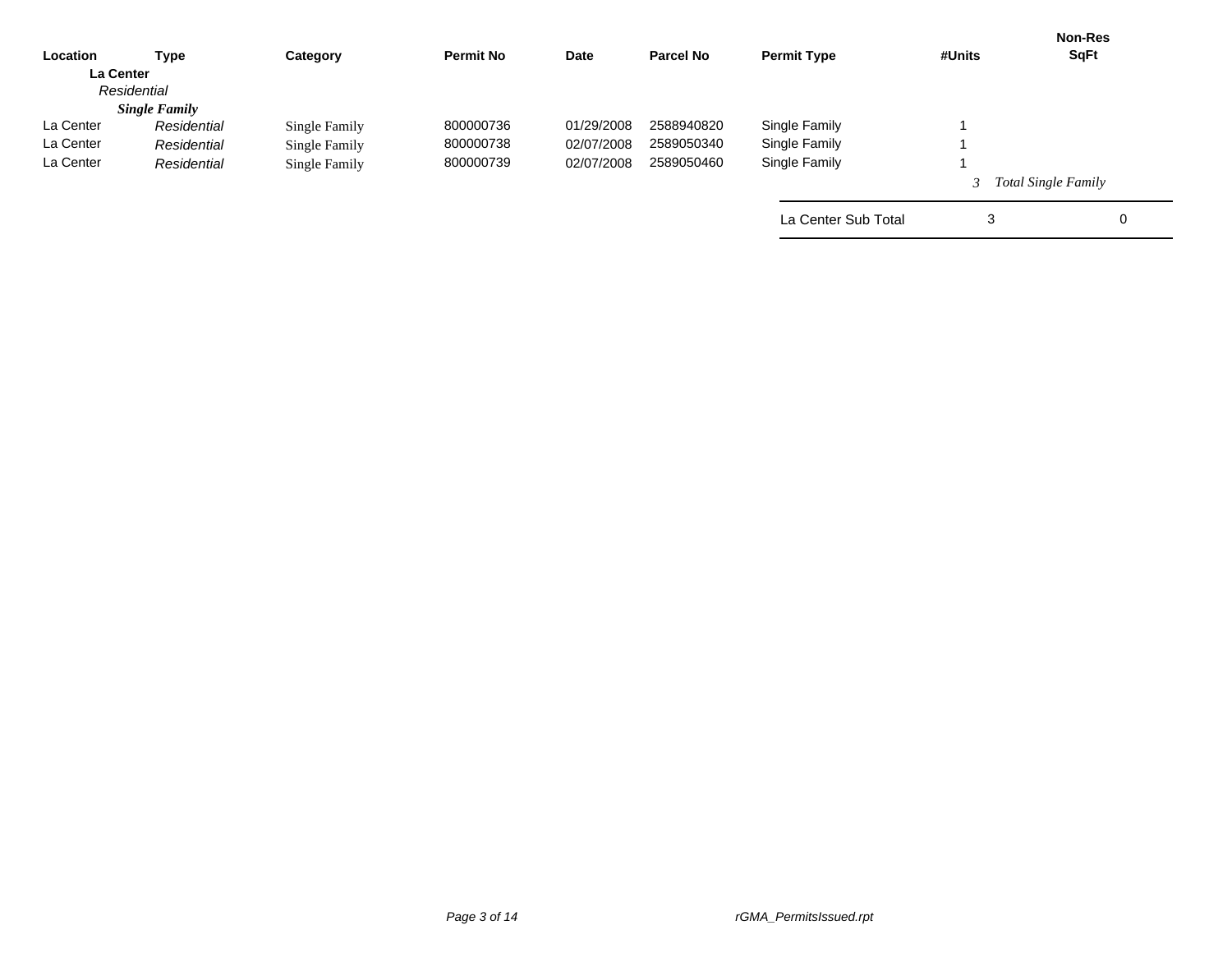| Location   |                      |               | <b>Permit No</b> | Date       | <b>Parcel No</b> | <b>Permit Type</b>          | #Units | <b>Non-Res</b><br><b>SqFt</b> |
|------------|----------------------|---------------|------------------|------------|------------------|-----------------------------|--------|-------------------------------|
|            | Type                 | Category      |                  |            |                  |                             |        |                               |
| Ridgefield | Residential          |               |                  |            |                  |                             |        |                               |
|            | <b>Single Family</b> |               |                  |            |                  |                             |        |                               |
| Ridgefield | Residential          | Single Family | BLD-07-0177      | 01/08/2008 | 2160441300       | Single Family               |        |                               |
| Ridgefield | Residential          | Single Family | BLD-07-0182      | 01/31/2008 | 2135010000       | Single Family               |        |                               |
| Ridgefield | Residential          | Single Family | BLD-07-0187      | 02/01/2008 | 2200320140       | Single Family               |        |                               |
| Ridgefield | Residential          | Single Family | BLD-07-0191      | 01/08/2008 | 2160441280       | Single Family               |        |                               |
| Ridgefield | Residential          | Single Family | BLD-07-0198      | 02/01/2008 | 2200320640       | Single Family               |        |                               |
| Ridgefield | Residential          | Single Family | BLD-07-0207      | 01/04/2008 | 2138083020       | Single Family               |        |                               |
| Ridgefield | Residential          | Single Family | BLD-08-0006      | 01/10/2008 | 2138082980       | Single Family               |        |                               |
| Ridgefield | Residential          | Single Family | BLD-08-0009      | 03/13/2008 | 2134960000       | Single Family               |        |                               |
| Ridgefield | Residential          | Single Family | BLD-08-0010      | 03/10/2008 | 2200320260       | Single Family               |        |                               |
| Ridgefield | Residential          | Single Family | BLD-08-0011      | 02/21/2008 | 0683182420       | Single Family               |        |                               |
|            |                      |               |                  |            |                  |                             | 10     | <b>Total Single Family</b>    |
|            |                      |               |                  |            |                  | <b>Ridgefield Sub Total</b> | 10     | 0                             |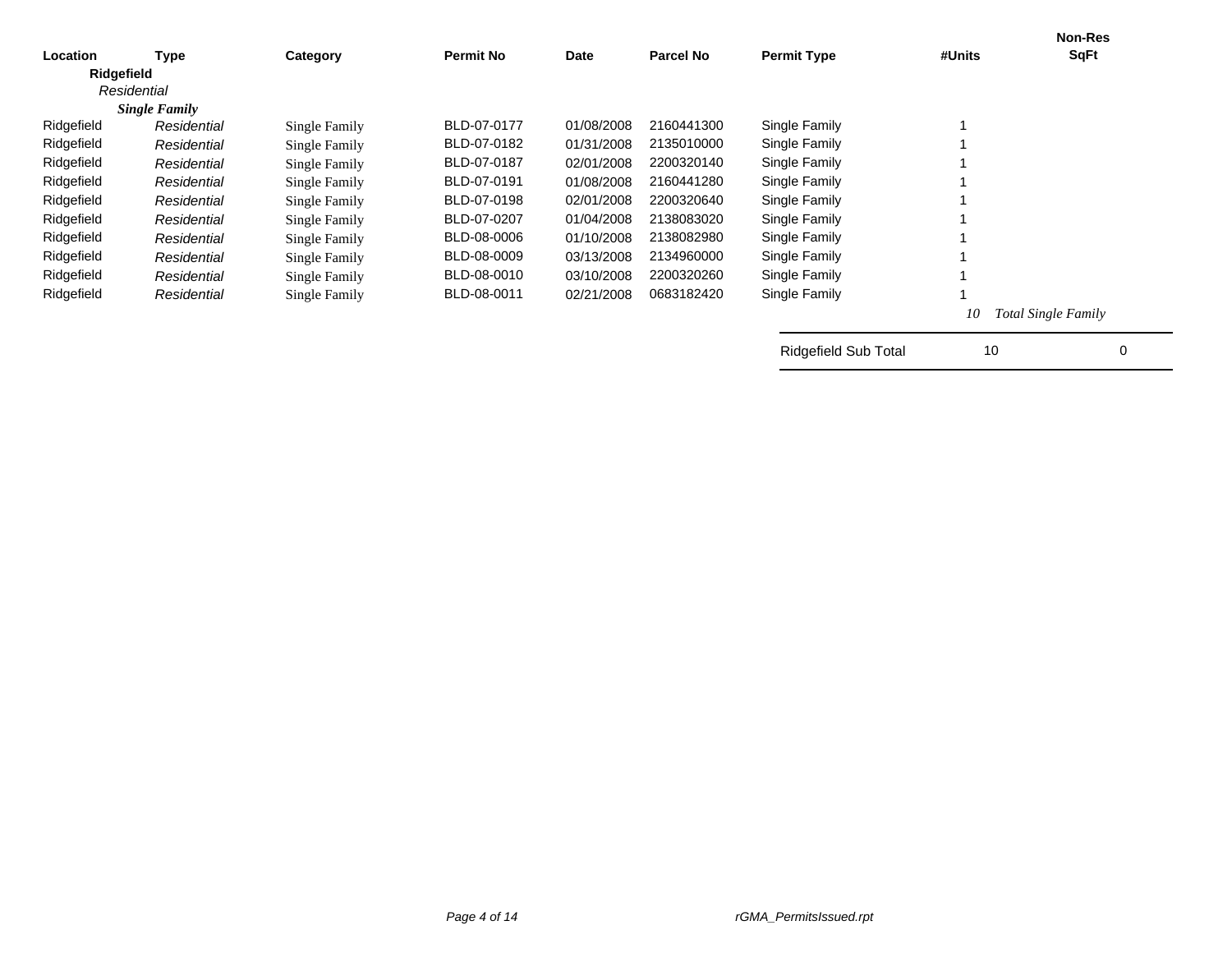|           |                      |                          |                  |             |                  |                          |        | <b>Non-Res</b>     |
|-----------|----------------------|--------------------------|------------------|-------------|------------------|--------------------------|--------|--------------------|
| Location  | Type                 | Category                 | <b>Permit No</b> | <b>Date</b> | <b>Parcel No</b> | <b>Permit Type</b>       | #Units | <b>SqFt</b>        |
| Vancouver |                      |                          |                  |             |                  |                          |        |                    |
|           | Non-Residential      |                          |                  |             |                  |                          |        |                    |
| Vancouver | Non-Residential      | Commercial Retail        | COM2007-00202    | 02/29/2008  | 1766300150       | <b>Commercial Retail</b> |        | 4,520              |
| Vancouver | Non-Residential      | <b>Commercial Retail</b> | COM2007-00558    | 02/01/2008  | 1626480040       | <b>Commercial Retail</b> |        | 223,973            |
| Vancouver | Non-Residential      | <b>Commercial Retail</b> | COM2008-00020    | 02/25/2008  | 1078920000       | <b>Commercial Retail</b> |        | 275,295            |
| Vancouver | Non-Residential      | <b>Commercial Retail</b> | COM2008-00037    | 03/14/2008  | 1765960000       | <b>Commercial Retail</b> |        | 9,134              |
| Vancouver | Non-Residential      | Industrial               | COM2008-00105    | 03/14/2008  | 1626660000       | Industrial               |        | 635,827            |
| Vancouver | Non-Residential      | Institutional            | COM2007-00473    | 01/25/2008  | 0352250000       | Institutional            |        | 57,804             |
| Vancouver | Non-Residential      | Office                   | COM2007-00233    | 02/28/2008  | 1600800100       | Office                   |        | 1,111,814          |
| Vancouver | Non-Residential      | Office                   | COM2007-00236    | 03/03/2008  | 1088570240       | Office                   |        | 9,741              |
| Vancouver | Non-Residential      | Office                   | COM2007-00299    | 03/12/2008  | 1152840000       | Office                   |        | 191,740            |
| Vancouver | Non-Residential      | Office                   | COM2007-00486    | 01/22/2008  | 1765960000       | Office                   |        | 10,332             |
| Vancouver | Non-Residential      | Office                   | COM2007-00601    | 02/01/2008  | 0310010000       | Office                   |        | 7,904              |
| Vancouver | Non-Residential      | Other Commercial         | COM2007-00501    | 01/04/2008  | 1575120000       | <b>Other Commercial</b>  |        | 135,704            |
| Vancouver | Non-Residential      | Other Commercial         | COM2007-00604    | 03/06/2008  | 1531080000       | Other Commercial         |        | 1,140              |
|           | Residential          |                          |                  |             |                  |                          |        |                    |
|           | <b>Multi-Family</b>  |                          |                  |             |                  |                          |        |                    |
| Vancouver | Residential          | Multi-Family             | MFR2006-00226    | 01/02/2008  | 0293780650       | Multi-Family             | 8      |                    |
| Vancouver | Residential          | Multi-Family             | MFR2008-00003    | 02/29/2008  | 0379160790       | Multi-Family             |        |                    |
| Vancouver | Residential          | Multi-Family             | MFR2008-00004    | 02/29/2008  | 0379160790       | Multi-Family             |        |                    |
|           |                      |                          |                  |             |                  |                          | 10     | Total Multi-Family |
|           | <b>Single Family</b> |                          |                  |             |                  |                          |        |                    |
| Vancouver | Residential          | Additions                | RES2008-00085    | 03/13/2008  | 1640960000       | Additions                |        |                    |
| Vancouver | Residential          | Additions                | RES2008-00094    | 03/14/2008  | 1124261300       | Additions                |        |                    |
| Vancouver | Residential          | <b>Single Family</b>     | SFR2005-00197    | 03/06/2008  | 1267380000       | Single Family            |        |                    |
| Vancouver | Residential          | Single Family            | SFR2006-00345    | 01/03/2008  | 1774809460       | Single Family            |        |                    |
| Vancouver | Residential          | Single Family            | SFR2007-00239    | 03/17/2008  | 1637630580       | Single Family            |        |                    |
| Vancouver | Residential          | <b>Single Family</b>     | SFR2007-00240    | 03/17/2008  | 1637630600       | Single Family            |        |                    |
| Vancouver | Residential          | <b>Single Family</b>     | SFR2007-00241    | 02/26/2008  | 1637630500       | Single Family            |        |                    |
| Vancouver | Residential          | <b>Single Family</b>     | SFR2007-00242    | 02/26/2008  | 1637630520       | Single Family            |        |                    |
| Vancouver | Residential          | <b>Single Family</b>     | SFR2007-00243    | 03/03/2008  | 1637630540       | Single Family            |        |                    |
| Vancouver | Residential          | <b>Single Family</b>     | SFR2007-00244    | 03/03/2008  | 1637630560       | Single Family            |        |                    |
| Vancouver | Residential          | <b>Single Family</b>     | SFR2007-00299    | 01/18/2008  | 1637181860       | Single Family            |        |                    |
| Vancouver | Residential          | Single Family            | SFR2007-00322    | 02/21/2008  | 1637181540       | Single Family            |        |                    |
| Vancouver | Residential          | <b>Single Family</b>     | SFR2007-00505    | 01/07/2008  | 1586910320       | Single Family            |        |                    |
| Vancouver | Residential          | Single Family            | SFR2007-00506    | 01/07/2008  | 1586910340       | Single Family            |        |                    |
| Vancouver | Residential          | <b>Single Family</b>     | SFR2007-00507    | 01/07/2008  | 1586910360       | Single Family            |        |                    |
| Vancouver | Residential          | Single Family            | SFR2007-00508    | 01/07/2008  | 1586910300       | Single Family            |        |                    |
| Vancouver | Residential          | Single Family            | SFR2007-00509    | 01/11/2008  | 1014037060       | Single Family            |        |                    |
| Vancouver | Residential          | Single Family            | SFR2007-00531    | 01/04/2008  | 1099511040       | Single Family            |        |                    |
| Vancouver | Residential          | Single Family            | SFR2007-00533    | 02/26/2008  | 1772350660       | Single Family            |        |                    |
| Vancouver | Residential          | Single Family            | SFR2007-00534    | 02/26/2008  | 1772350980       | Single Family            |        |                    |
| Vancouver | Residential          | <b>Single Family</b>     | SFR2007-00535    | 03/14/2008  | 0379152340       | Single Family            |        |                    |
| Vancouver | Residential          | <b>Single Family</b>     | SFR2007-00539    | 03/11/2008  | 1642560220       | Single Family            |        |                    |
|           |                      |                          |                  |             |                  |                          |        |                    |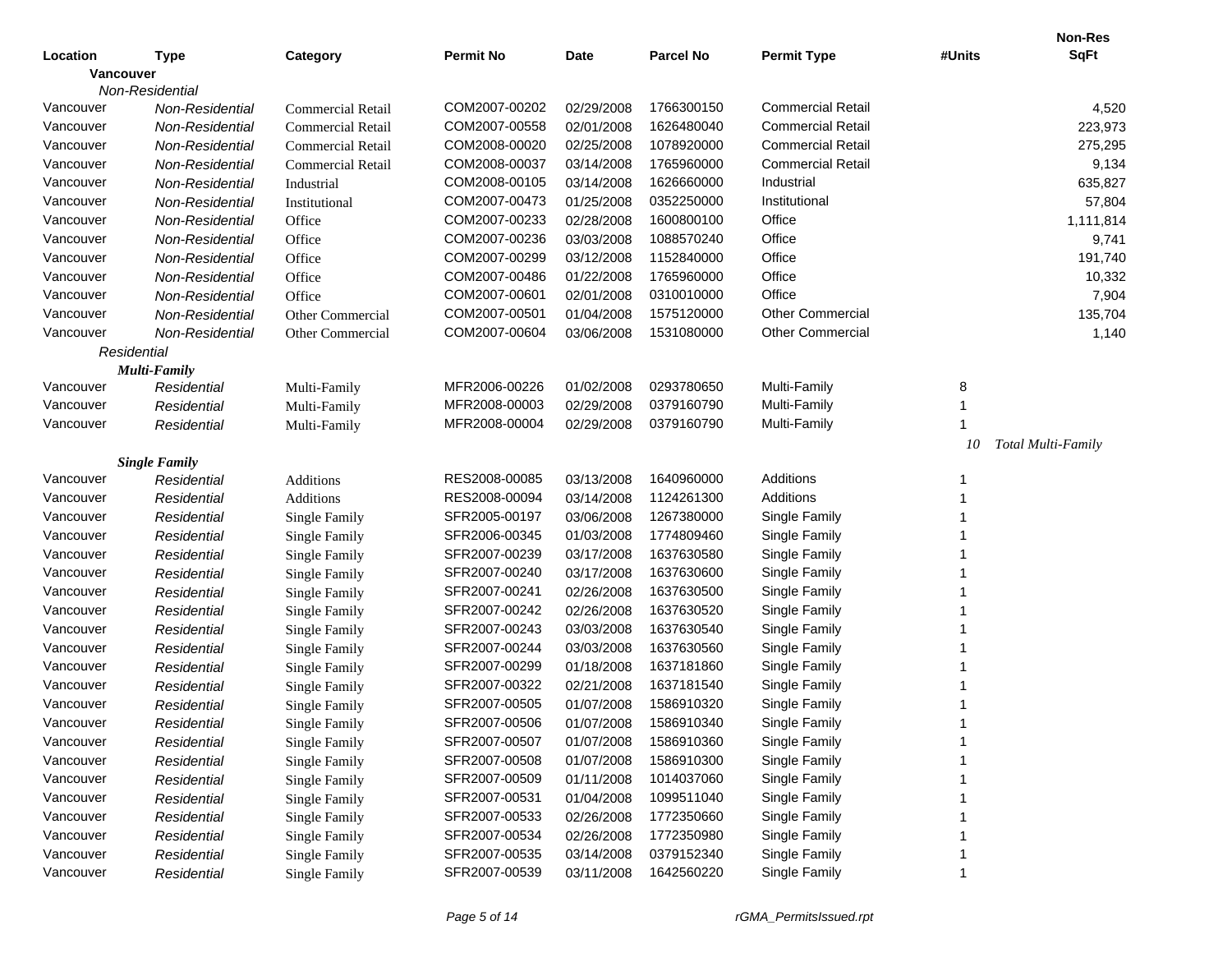|                  |                      |                      |                  |            |                  |                    |        | Non-Res     |
|------------------|----------------------|----------------------|------------------|------------|------------------|--------------------|--------|-------------|
| Location         | <b>Type</b>          | Category             | <b>Permit No</b> | Date       | <b>Parcel No</b> | <b>Permit Type</b> | #Units | <b>SqFt</b> |
| <b>Vancouver</b> |                      |                      |                  |            |                  |                    |        |             |
| Residential      |                      |                      |                  |            |                  |                    |        |             |
|                  | <b>Single Family</b> |                      |                  |            |                  |                    |        |             |
| Vancouver        | Residential          | Single Family        | SFR2007-00540    | 01/15/2008 | 1642560240       | Single Family      | -1     |             |
| Vancouver        | Residential          | <b>Single Family</b> | SFR2007-00541    | 03/11/2008 | 1642560300       | Single Family      |        |             |
| Vancouver        | Residential          | <b>Single Family</b> | SFR2007-00567    | 01/17/2008 | 1649720040       | Single Family      |        |             |
| Vancouver        | Residential          | <b>Single Family</b> | SFR2007-00568    | 01/17/2008 | 1649720080       | Single Family      |        |             |
| Vancouver        | Residential          | <b>Single Family</b> | SFR2007-00569    | 01/08/2008 | 1635050120       | Single Family      |        |             |
| Vancouver        | Residential          | <b>Single Family</b> | SFR2007-00573    | 01/14/2008 | 1099511860       | Single Family      |        |             |
| Vancouver        | Residential          | <b>Single Family</b> | SFR2007-00574    | 01/14/2008 | 1099511900       | Single Family      |        |             |
| Vancouver        | Residential          | Single Family        | SFR2007-00575    | 02/29/2008 | 1099511840       | Single Family      |        |             |
| Vancouver        | Residential          | <b>Single Family</b> | SFR2007-00576    | 02/28/2008 | 1267370000       | Single Family      |        |             |
| Vancouver        | Residential          | Single Family        | SFR2007-00577    | 01/25/2008 | 1623780140       | Single Family      |        |             |
| Vancouver        | Residential          | <b>Single Family</b> | SFR2007-00578    | 02/25/2008 | 1023400150       | Single Family      |        |             |
| Vancouver        | Residential          | Single Family        | SFR2007-00581    | 01/07/2008 | 1099360120       | Single Family      |        |             |
| Vancouver        | Residential          | <b>Single Family</b> | SFR2007-00583    | 01/18/2008 | 1099511140       | Single Family      |        |             |
| Vancouver        | Residential          | Single Family        | SFR2008-00001    | 02/29/2008 | 1099511880       | Single Family      |        |             |
| Vancouver        | Residential          | <b>Single Family</b> | SFR2008-00002    | 03/17/2008 | 1099511820       | Single Family      |        |             |
| Vancouver        | Residential          | <b>Single Family</b> | SFR2008-00003    | 01/18/2008 | 1099511120       | Single Family      |        |             |
| Vancouver        | Residential          | Single Family        | SFR2008-00004    | 03/31/2008 | 1099511080       | Single Family      |        |             |
| Vancouver        | Residential          | <b>Single Family</b> | SFR2008-00005    | 03/06/2008 | 1099511160       | Single Family      |        |             |
| Vancouver        | Residential          | Single Family        | SFR2008-00006    | 02/26/2008 | 1637632360       | Single Family      |        |             |
| Vancouver        | Residential          | <b>Single Family</b> | SFR2008-00007    | 02/27/2008 | 1637632400       | Single Family      |        |             |
| Vancouver        | Residential          | Single Family        | SFR2008-00008    | 02/27/2008 | 1637632420       | Single Family      |        |             |
| Vancouver        | Residential          | <b>Single Family</b> | SFR2008-00009    | 02/26/2008 | 1637632380       | Single Family      |        |             |
| Vancouver        | Residential          | Single Family        | SFR2008-00010    | 01/24/2008 | 1642560340       | Single Family      |        |             |
| Vancouver        | Residential          | <b>Single Family</b> | SFR2008-00011    | 02/27/2008 | 1616620000       | Single Family      |        |             |
| Vancouver        | Residential          | Single Family        | SFR2008-00012    | 02/27/2008 | 0165350000       | Single Family      |        |             |
| Vancouver        | Residential          | <b>Single Family</b> | SFR2008-00015    | 02/22/2008 | 1099470050       | Single Family      |        |             |
| Vancouver        | Residential          | Single Family        | SFR2008-00016    | 02/22/2008 | 1099470100       | Single Family      |        |             |
| Vancouver        | Residential          | Single Family        | SFR2008-00017    | 03/28/2008 | 1774809380       | Single Family      |        |             |
| Vancouver        | Residential          | <b>Single Family</b> | SFR2008-00018    | 02/08/2008 | 1627070420       | Single Family      |        |             |
| Vancouver        | Residential          | Single Family        | SFR2008-00019    | 02/08/2008 | 1627070460       | Single Family      |        |             |
| Vancouver        | Residential          | <b>Single Family</b> | SFR2008-00020    | 02/08/2008 | 1627070480       | Single Family      |        |             |
| Vancouver        | Residential          | Single Family        | SFR2008-00021    | 02/08/2008 | 1627070520       | Single Family      |        |             |
| Vancouver        | Residential          | Single Family        | SFR2008-00022    | 03/10/2008 | 1642250020       | Single Family      |        |             |
| Vancouver        | Residential          | Single Family        | SFR2008-00023    | 02/12/2008 | 1640150200       | Single Family      |        |             |
| Vancouver        | Residential          | Single Family        | SFR2008-00024    | 02/14/2008 | 1097300780       | Single Family      |        |             |
| Vancouver        | Residential          | <b>Single Family</b> | SFR2008-00025    | 02/14/2008 | 1097300720       | Single Family      |        |             |
| Vancouver        | Residential          | <b>Single Family</b> | SFR2008-00031    | 02/27/2008 | 1640900240       | Single Family      |        |             |
| Vancouver        | Residential          | Single Family        | SFR2008-00033    | 02/13/2008 | 1623830160       | Single Family      |        |             |
| Vancouver        | Residential          | Single Family        | SFR2008-00034    | 02/14/2008 | 1623830140       | Single Family      |        |             |
| Vancouver        | Residential          | Single Family        | SFR2008-00035    | 02/14/2008 | 1623830080       | Single Family      |        |             |
| Vancouver        | Residential          | <b>Single Family</b> | SFR2008-00036    | 03/04/2008 | 1029000000       | Single Family      |        |             |
|                  |                      |                      |                  |            |                  |                    |        |             |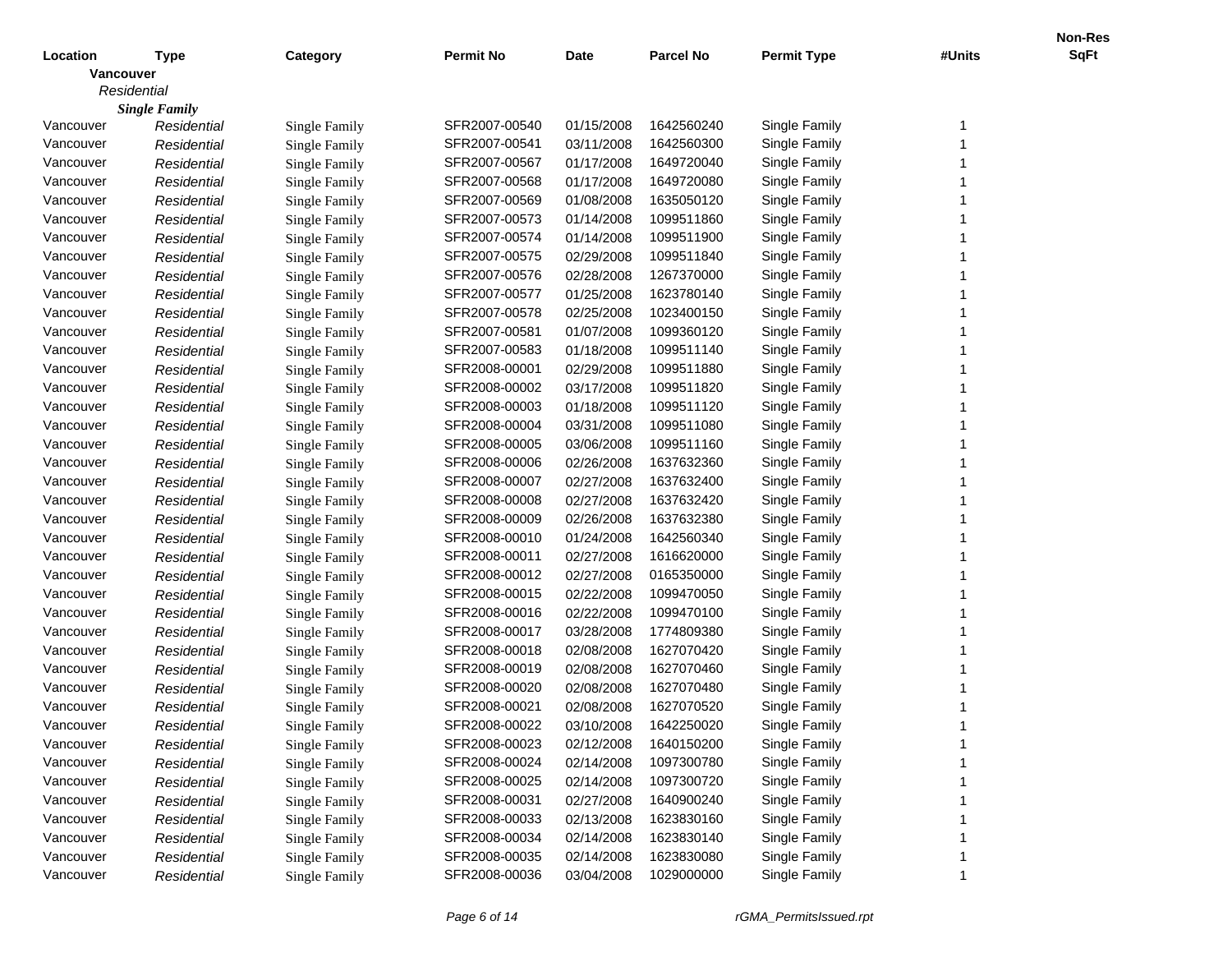|                      |                        |                      |                  |             |                  |                          |        | <b>Non-Res</b>             |
|----------------------|------------------------|----------------------|------------------|-------------|------------------|--------------------------|--------|----------------------------|
| Location             | <b>Type</b>            | Category             | <b>Permit No</b> | <b>Date</b> | <b>Parcel No</b> | <b>Permit Type</b>       | #Units | <b>SqFt</b>                |
| Vancouver            |                        |                      |                  |             |                  |                          |        |                            |
| Residential          |                        |                      |                  |             |                  |                          |        |                            |
|                      | <b>Single Family</b>   |                      |                  |             |                  |                          |        |                            |
| Vancouver            | Residential            | Single Family        | SFR2008-00040    | 02/14/2008  | 1623830300       | Single Family            | 1      |                            |
| Vancouver            | Residential            | Single Family        | SFR2008-00041    | 02/14/2008  | 1623830240       | Single Family            |        |                            |
| Vancouver            | Residential            | Single Family        | SFR2008-00042    | 02/13/2008  | 1623830220       | Single Family            |        |                            |
| Vancouver            | Residential            | Single Family        | SFR2008-00043    | 02/13/2008  | 1623830180       | Single Family            |        |                            |
| Vancouver            | Residential            | Single Family        | SFR2008-00044    | 02/22/2008  | 1642560100       | Single Family            |        |                            |
| Vancouver            | Residential            | Single Family        | SFR2008-00045    | 02/26/2008  | 1640900200       | Single Family            |        |                            |
| Vancouver            | Residential            | Single Family        | SFR2008-00048    | 02/28/2008  | 1772351020       | Single Family            |        |                            |
| Vancouver            | Residential            | Single Family        | SFR2008-00049    | 03/04/2008  | 1772350640       | Single Family            |        |                            |
| Vancouver            | Residential            | Single Family        | SFR2008-00050    | 03/10/2008  | 1130050000       | Single Family            |        |                            |
| Vancouver            | Residential            | Single Family        | SFR2008-00051    | 03/05/2008  | 1640900040       | Single Family            |        |                            |
| Vancouver            | Residential            | <b>Single Family</b> | SFR2008-00052    | 03/04/2008  | 1623830120       | Single Family            |        |                            |
| Vancouver            | Residential            | <b>Single Family</b> | SFR2008-00053    | 03/03/2008  | 1640970200       | Single Family            |        |                            |
| Vancouver            | Residential            | <b>Single Family</b> | SFR2008-00054    | 03/03/2008  | 1640970500       | Single Family            |        |                            |
| Vancouver            | Residential            | <b>Single Family</b> | SFR2008-00055    | 03/06/2008  | 1097300740       | Single Family            |        |                            |
| Vancouver            | Residential            | <b>Single Family</b> | SFR2008-00056    | 03/03/2008  | 1640970400       | Single Family            |        |                            |
| Vancouver            | Residential            | <b>Single Family</b> | SFR2008-00059    | 03/11/2008  | 1097300020       | Single Family            |        |                            |
| Vancouver            | Residential            | <b>Single Family</b> | SFR2008-00060    | 03/11/2008  | 1623830260       | Single Family            |        |                            |
| Vancouver            | Residential            | <b>Single Family</b> | SFR2008-00061    | 03/11/2008  | 1623830280       | Single Family            |        |                            |
| Vancouver            | Residential            | <b>Single Family</b> | SFR2008-00062    | 03/17/2008  | 1099511100       | Single Family            |        |                            |
| Vancouver            | Residential            | <b>Single Family</b> | SFR2008-00063    | 03/14/2008  | 1772351000       | Single Family            |        |                            |
| Vancouver            | Residential            | Single Family        | SFR2008-00065    | 03/24/2008  | 1649240020       | Single Family            |        |                            |
|                      |                        |                      |                  |             |                  |                          | 84     | <b>Total Single Family</b> |
|                      |                        |                      |                  |             |                  |                          |        |                            |
|                      |                        |                      |                  |             |                  | Vancouver Sub Total      | 94     | 2,674,928                  |
|                      |                        |                      |                  |             |                  |                          |        |                            |
| <b>Vancouver UGA</b> | Non-Residential        |                      |                  |             |                  |                          |        |                            |
| Vancouver UG         | Non-Residential        | Commercial Retail    | COM2007-00303    | 01/08/2008  | 1583460000       | <b>Commercial Retail</b> |        | 24,712                     |
| Vancouver UG         | Non-Residential        | Industrial           | COM2007-00363    | 01/17/2008  | 1491140000       | Industrial               |        | 21,600                     |
| Vancouver UG         | Non-Residential        | Industrial           | COM2007-00364    | 01/17/2008  | 1491140000       | Industrial               |        | 6,625                      |
| Vancouver UG         | Non-Residential        | Industrial           | COM2007-00365    | 01/17/2008  | 1491140000       | Industrial               |        | 10,600                     |
| Vancouver UG         | Non-Residential        | Industrial           | COM2007-00366    | 01/17/2008  | 1491140000       | Industrial               |        | 6,625                      |
| Vancouver UG         | Non-Residential        | Industrial           | COM2007-00367    | 01/17/2008  | 1491140000       | Industrial               |        | 10,600                     |
| Vancouver UG         | Non-Residential        | Institutional        | COM2007-00283    | 01/28/2008  | 1859480000       | Institutional            |        | 53,852                     |
| Vancouver UG         | Non-Residential        | Institutional        | COM2007-00339    | 03/06/2008  | 1994260000       | Institutional            |        | 207                        |
| Vancouver UG         | Non-Residential        | Office               | COM2007-00062    | 01/31/2008  | 1575010100       | Office                   |        | 8,108                      |
| Vancouver UG         | <b>Non-Residential</b> | Other Commercial     | COM2008-00024    | 01/31/2008  | 1575010100       | <b>Other Commercial</b>  |        | 6,300                      |
| Residential          |                        |                      |                  |             |                  |                          |        |                            |
|                      | <b>Single Family</b>   |                      |                  |             |                  |                          |        |                            |
| Vancouver UG         | Residential            | Single Family        | SFR2006-00923    | 02/27/2008  | 1856680560       | Single Family            | 1      |                            |
| Vancouver UG         | Residential            | Single Family        | SFR2007-00201    | 02/26/2008  | 1455360240       | Single Family            | 1      |                            |
|                      |                        |                      |                  |             |                  |                          |        |                            |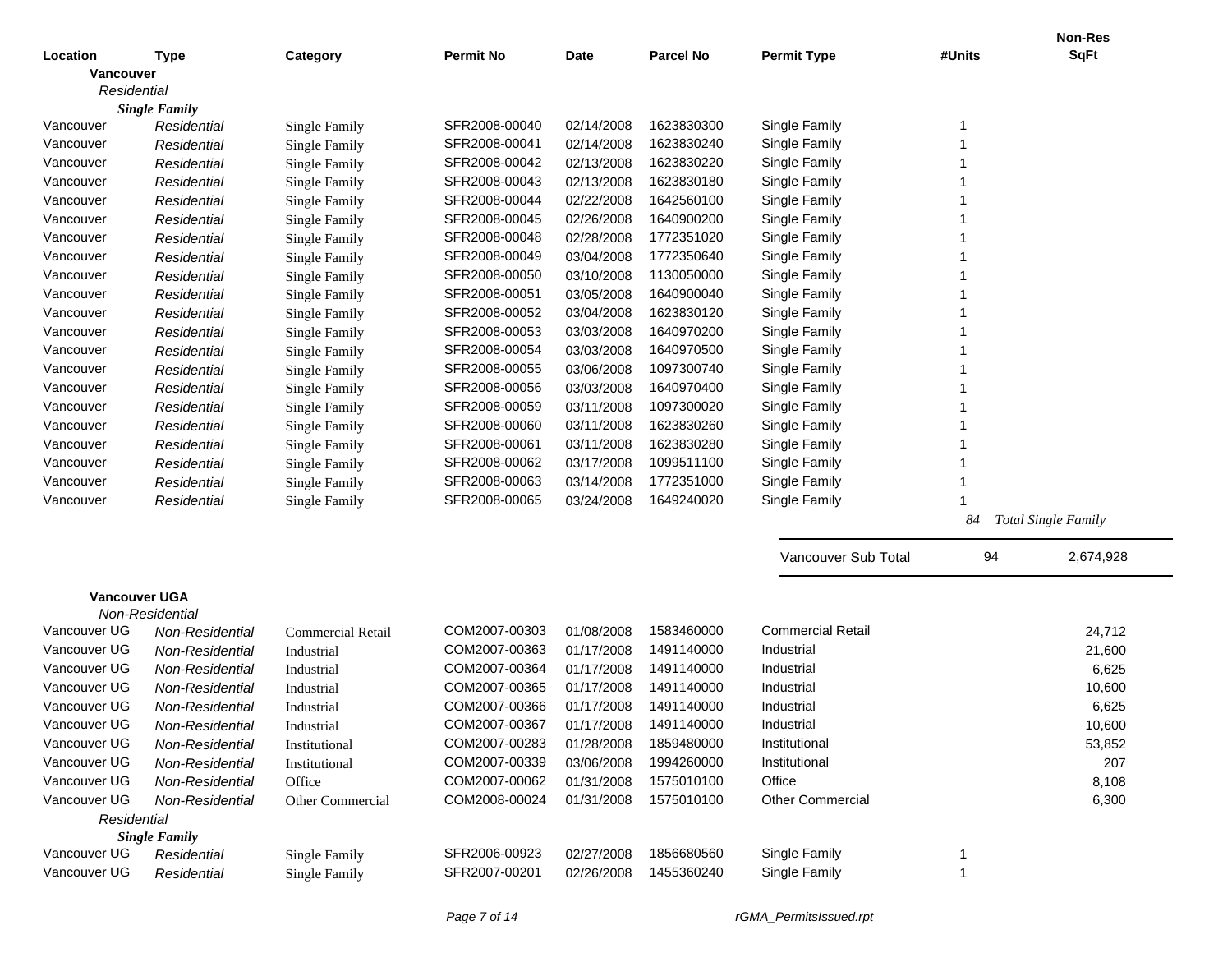|                      |                      |                      |                  |             |                  |                    |        | Non-Res     |
|----------------------|----------------------|----------------------|------------------|-------------|------------------|--------------------|--------|-------------|
| Location             | <b>Type</b>          | Category             | <b>Permit No</b> | <b>Date</b> | <b>Parcel No</b> | <b>Permit Type</b> | #Units | <b>SqFt</b> |
| <b>Vancouver UGA</b> |                      |                      |                  |             |                  |                    |        |             |
| Residential          |                      |                      |                  |             |                  |                    |        |             |
|                      | <b>Single Family</b> |                      |                  |             |                  |                    |        |             |
| Vancouver UG         | Residential          | Single Family        | SFR2007-00202    | 02/26/2008  | 1455360260       | Single Family      | -1     |             |
| Vancouver UG         | Residential          | <b>Single Family</b> | SFR2007-00203    | 02/26/2008  | 1455360280       | Single Family      |        |             |
| Vancouver UG         | Residential          | <b>Single Family</b> | SFR2007-00204    | 02/26/2008  | 1455360300       | Single Family      |        |             |
| Vancouver UG         | Residential          | <b>Single Family</b> | SFR2007-00205    | 02/26/2008  | 1455360320       | Single Family      |        |             |
| Vancouver UG         | Residential          | <b>Single Family</b> | SFR2007-00206    | 02/26/2008  | 1455360340       | Single Family      |        |             |
| Vancouver UG         | Residential          | <b>Single Family</b> | SFR2007-00207    | 02/26/2008  | 1455360360       | Single Family      |        |             |
| Vancouver UG         | Residential          | <b>Single Family</b> | SFR2007-00362    | 01/10/2008  | 1992180140       | Single Family      |        |             |
| Vancouver UG         | Residential          | <b>Single Family</b> | SFR2007-00638    | 03/17/2008  | 1050001020       | Single Family      |        |             |
| Vancouver UG         | Residential          | <b>Single Family</b> | SFR2007-00640    | 03/17/2008  | 1050001000       | Single Family      |        |             |
| Vancouver UG         | Residential          | <b>Single Family</b> | SFR2007-00641    | 03/17/2008  | 1050000980       | Single Family      |        |             |
| Vancouver UG         | Residential          | <b>Single Family</b> | SFR2007-00642    | 03/17/2008  | 1050000960       | Single Family      |        |             |
| Vancouver UG         | Residential          | <b>Single Family</b> | SFR2007-00741    | 03/11/2008  | 1569460080       | Single Family      |        |             |
| Vancouver UG         | Residential          | <b>Single Family</b> | SFR2007-00742    | 03/25/2008  | 1569460060       | Single Family      |        |             |
| Vancouver UG         | Residential          | <b>Single Family</b> | SFR2007-00786    | 01/23/2008  | 1569460220       | Single Family      |        |             |
| Vancouver UG         | Residential          | <b>Single Family</b> | SFR2007-00813    | 03/17/2008  | 1050000740       | Single Family      |        |             |
| Vancouver UG         | Residential          | <b>Single Family</b> | SFR2007-00814    | 03/17/2008  | 1050000780       | Single Family      |        |             |
| Vancouver UG         | Residential          | <b>Single Family</b> | SFR2007-00815    | 03/17/2008  | 1050000760       | Single Family      |        |             |
| Vancouver UG         | Residential          | <b>Single Family</b> | SFR2007-00833    | 03/18/2008  | 1050000800       | Single Family      |        |             |
| Vancouver UG         | Residential          | <b>Single Family</b> | SFR2007-00835    | 03/18/2008  | 1050000820       | Single Family      |        |             |
| Vancouver UG         | Residential          | <b>Single Family</b> | SFR2007-00836    | 03/18/2008  | 1050000840       | Single Family      |        |             |
| Vancouver UG         | Residential          | <b>Single Family</b> | SFR2007-00838    | 03/18/2008  | 1050000860       | Single Family      |        |             |
| Vancouver UG         | Residential          | <b>Single Family</b> | SFR2007-00847    | 03/20/2008  | 1569460240       | Single Family      |        |             |
| Vancouver UG         | Residential          | <b>Single Family</b> | SFR2007-01033    | 02/22/2008  | 1182300480       | Single Family      |        |             |
| Vancouver UG         | Residential          | <b>Single Family</b> | SFR2007-01046    | 02/05/2008  | 1049300260       | Single Family      |        |             |
| Vancouver UG         | Residential          | <b>Single Family</b> | SFR2007-01047    | 02/05/2008  | 1049300280       | Single Family      |        |             |
| Vancouver UG         | Residential          | <b>Single Family</b> | SFR2007-01048    | 02/05/2008  | 1049300300       | Single Family      |        |             |
| Vancouver UG         | Residential          | <b>Single Family</b> | SFR2007-01110    | 01/17/2008  | 1065830000       | Single Family      |        |             |
| Vancouver UG         | Residential          | <b>Single Family</b> | SFR2007-01119    | 02/07/2008  | 1889440720       | Single Family      |        |             |
| Vancouver UG         | Residential          | <b>Single Family</b> | SFR2007-01154    | 01/02/2008  | 1040700240       | Single Family      |        |             |
| Vancouver UG         | Residential          | <b>Single Family</b> | SFR2007-01189    | 01/14/2008  | 1862280240       | Single Family      |        |             |
| Vancouver UG         | Residential          | <b>Single Family</b> | SFR2007-01190    | 01/18/2008  | 1837080200       | Single Family      |        |             |
| Vancouver UG         | Residential          | <b>Single Family</b> | SFR2007-01194    | 01/10/2008  | 1882870580       | Single Family      |        |             |
| Vancouver UG         | Residential          | Single Family        | SFR2007-01211    | 01/02/2008  | 1043520180       | Single Family      |        |             |
| Vancouver UG         | Residential          | <b>Single Family</b> | SFR2007-01212    | 01/02/2008  | 1043520160       | Single Family      |        |             |
| Vancouver UG         | Residential          | Single Family        | SFR2007-01234    | 01/11/2008  | 1510220080       | Single Family      |        |             |
| Vancouver UG         | Residential          | Single Family        | SFR2007-01238    | 03/11/2008  | 1565090200       | Single Family      |        |             |
| Vancouver UG         | Residential          | Single Family        | SFR2007-01239    | 02/06/2008  | 1565090160       | Single Family      |        |             |
| Vancouver UG         | Residential          | Single Family        | SFR2007-01240    | 01/22/2008  | 1565090140       | Single Family      |        |             |
| Vancouver UG         | Residential          | Single Family        | SFR2007-01245    | 01/17/2008  | 1889120250       | Single Family      |        |             |
| Vancouver UG         | Residential          | <b>Single Family</b> | SFR2007-01253    | 01/22/2008  | 1056147440       | Single Family      |        |             |
| Vancouver UG         | Residential          | <b>Single Family</b> | SFR2007-01254    | 03/20/2008  | 1081600120       | Single Family      |        |             |
|                      |                      |                      |                  |             |                  |                    |        |             |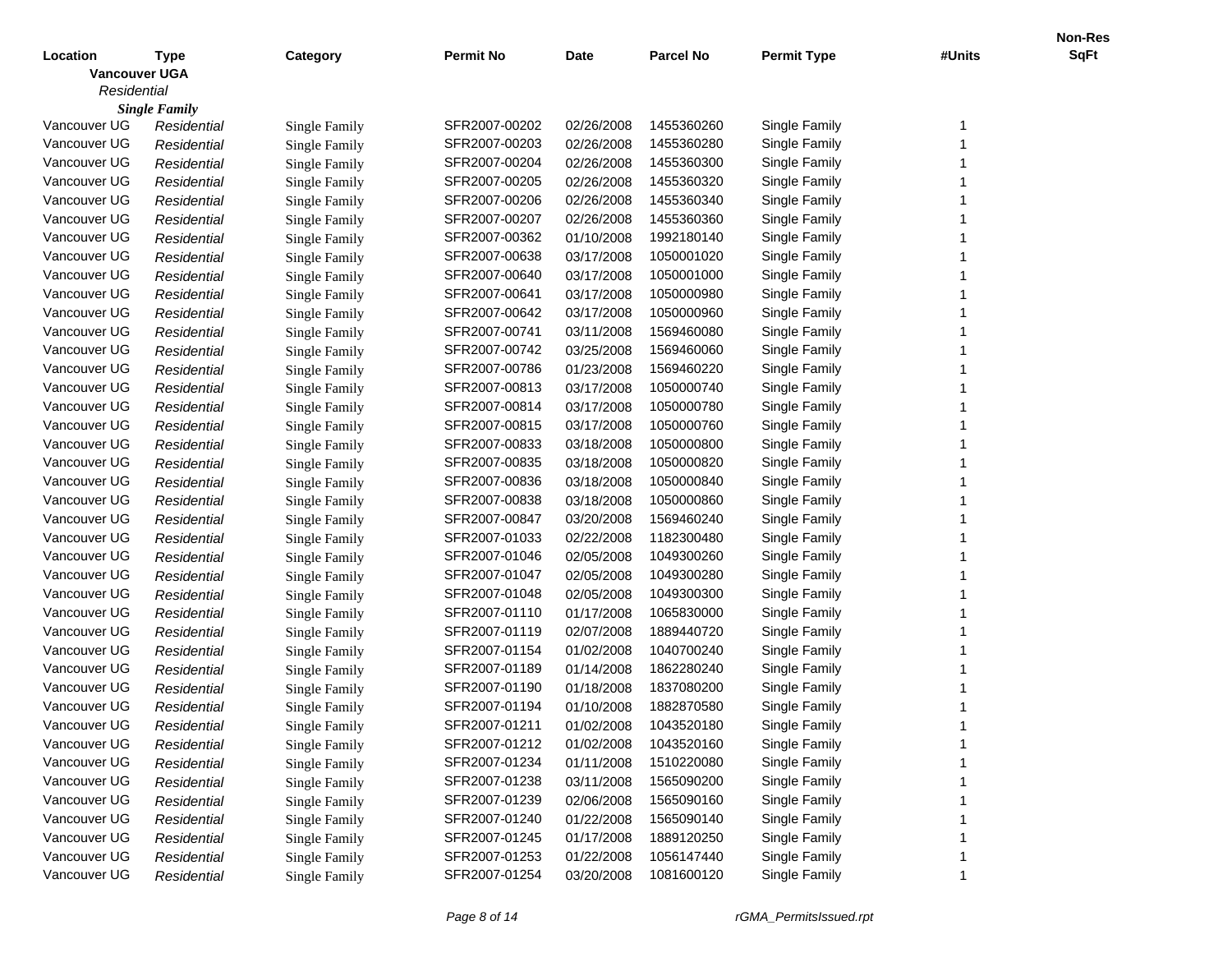|                      |                      |                      |                  |             |                  |                    |        | Non-Res     |
|----------------------|----------------------|----------------------|------------------|-------------|------------------|--------------------|--------|-------------|
| Location             | <b>Type</b>          | Category             | <b>Permit No</b> | <b>Date</b> | <b>Parcel No</b> | <b>Permit Type</b> | #Units | <b>SqFt</b> |
| <b>Vancouver UGA</b> |                      |                      |                  |             |                  |                    |        |             |
| Residential          |                      |                      |                  |             |                  |                    |        |             |
|                      | <b>Single Family</b> |                      |                  |             |                  |                    |        |             |
| Vancouver UG         | Residential          | Single Family        | SFR2007-01255    | 03/20/2008  | 1081600060       | Single Family      | -1     |             |
| Vancouver UG         | Residential          | <b>Single Family</b> | SFR2007-01256    | 03/20/2008  | 1081600080       | Single Family      |        |             |
| Vancouver UG         | Residential          | <b>Single Family</b> | SFR2007-01257    | 01/04/2008  | 1569470380       | Single Family      |        |             |
| Vancouver UG         | Residential          | <b>Single Family</b> | SFR2007-01267    | 01/25/2008  | 1879460300       | Single Family      |        |             |
| Vancouver UG         | Residential          | <b>Single Family</b> | SFR2007-01268    | 01/25/2008  | 1879460320       | Single Family      |        |             |
| Vancouver UG         | Residential          | <b>Single Family</b> | SFR2007-01275    | 03/12/2008  | 1879460900       | Single Family      |        |             |
| Vancouver UG         | Residential          | <b>Single Family</b> | SFR2007-01276    | 03/12/2008  | 1879460920       | Single Family      |        |             |
| Vancouver UG         | Residential          | <b>Single Family</b> | SFR2007-01278    | 01/07/2008  | 1854410180       | Single Family      |        |             |
| Vancouver UG         | Residential          | <b>Single Family</b> | SFR2007-01281    | 01/10/2008  | 1052600200       | Single Family      |        |             |
| Vancouver UG         | Residential          | <b>Single Family</b> | SFR2007-01296    | 01/31/2008  | 1052600760       | Single Family      |        |             |
| Vancouver UG         | Residential          | <b>Single Family</b> | SFR2007-01297    | 01/02/2008  | 1608550560       | Single Family      |        |             |
| Vancouver UG         | Residential          | <b>Single Family</b> | SFR2007-01299    | 01/22/2008  | 1566960360       | Single Family      |        |             |
| Vancouver UG         | Residential          | <b>Single Family</b> | SFR2007-01300    | 01/22/2008  | 1566960380       | Single Family      |        |             |
| Vancouver UG         | Residential          | <b>Single Family</b> | SFR2007-01301    | 01/22/2008  | 1566960320       | Single Family      |        |             |
| Vancouver UG         | Residential          | <b>Single Family</b> | SFR2007-01302    | 01/22/2008  | 1566960340       | Single Family      |        |             |
| Vancouver UG         | Residential          | <b>Single Family</b> | SFR2007-01303    | 01/23/2008  | 1991010160       | Single Family      |        |             |
| Vancouver UG         | Residential          | <b>Single Family</b> | SFR2007-01304    | 01/02/2008  | 1080270320       | Single Family      |        |             |
| Vancouver UG         | Residential          | <b>Single Family</b> | SFR2007-01307    | 01/07/2008  | 1897470040       | Single Family      |        |             |
| Vancouver UG         | Residential          | <b>Single Family</b> | SFR2007-01308    | 01/07/2008  | 1897470080       | Single Family      |        |             |
| Vancouver UG         | Residential          | <b>Single Family</b> | SFR2007-01309    | 01/07/2008  | 1897470060       | Single Family      |        |             |
| Vancouver UG         | Residential          | <b>Single Family</b> | SFR2007-01320    | 03/17/2008  | 1010970000       | Single Family      |        |             |
| Vancouver UG         | Residential          | <b>Single Family</b> | SFR2007-01321    | 01/07/2008  | 1564421020       | Single Family      |        |             |
| Vancouver UG         | Residential          | <b>Single Family</b> | SFR2008-00001    | 01/15/2008  | 1080270300       | Single Family      |        |             |
| Vancouver UG         | Residential          | <b>Single Family</b> | SFR2008-00002    | 01/16/2008  | 1040700220       | Single Family      |        |             |
| Vancouver UG         | Residential          | <b>Single Family</b> | SFR2008-00003    | 01/15/2008  | 1996120480       | Single Family      |        |             |
| Vancouver UG         | Residential          | <b>Single Family</b> | SFR2008-00004    | 01/15/2008  | 1996120660       | Single Family      |        |             |
| Vancouver UG         | Residential          | <b>Single Family</b> | SFR2008-00006    | 02/01/2008  | 1052600660       | Single Family      |        |             |
| Vancouver UG         | Residential          | <b>Single Family</b> | SFR2008-00007    | 01/15/2008  | 2006100180       | Single Family      |        |             |
| Vancouver UG         | Residential          | <b>Single Family</b> | SFR2008-00010    | 02/01/2008  | 1080270800       | Single Family      |        |             |
| Vancouver UG         | Residential          | <b>Single Family</b> | SFR2008-00012    | 02/22/2008  | 1479670080       | Single Family      |        |             |
| Vancouver UG         | Residential          | <b>Single Family</b> | SFR2008-00013    | 02/22/2008  | 1479670120       | Single Family      |        |             |
| Vancouver UG         | Residential          | <b>Single Family</b> | SFR2008-00014    | 02/22/2008  | 1479670100       | Single Family      |        |             |
| Vancouver UG         | Residential          | Single Family        | SFR2008-00015    | 01/15/2008  | 1569470220       | Single Family      |        |             |
| Vancouver UG         | Residential          | <b>Single Family</b> | SFR2008-00016    | 01/23/2008  | 1897590140       | Single Family      |        |             |
| Vancouver UG         | Residential          | Single Family        | SFR2008-00024    | 03/07/2008  | 1871650000       | Single Family      |        |             |
| Vancouver UG         | Residential          | Single Family        | SFR2008-00025    | 02/04/2008  | 0995350360       | Single Family      |        |             |
| Vancouver UG         | Residential          | Single Family        | SFR2008-00026    | 03/03/2008  | 1491690000       | Single Family      |        |             |
| Vancouver UG         | Residential          | Single Family        | SFR2008-00028    | 01/28/2008  | 1854410340       | Single Family      |        |             |
| Vancouver UG         | Residential          | Single Family        | SFR2008-00029    | 01/31/2008  | 1996120560       | Single Family      |        |             |
| Vancouver UG         | Residential          | <b>Single Family</b> | SFR2008-00030    | 01/24/2008  | 1060361240       | Single Family      |        |             |
| Vancouver UG         | Residential          | <b>Single Family</b> | SFR2008-00031    | 01/22/2008  | 0979742200       | Single Family      |        |             |
|                      |                      |                      |                  |             |                  |                    |        |             |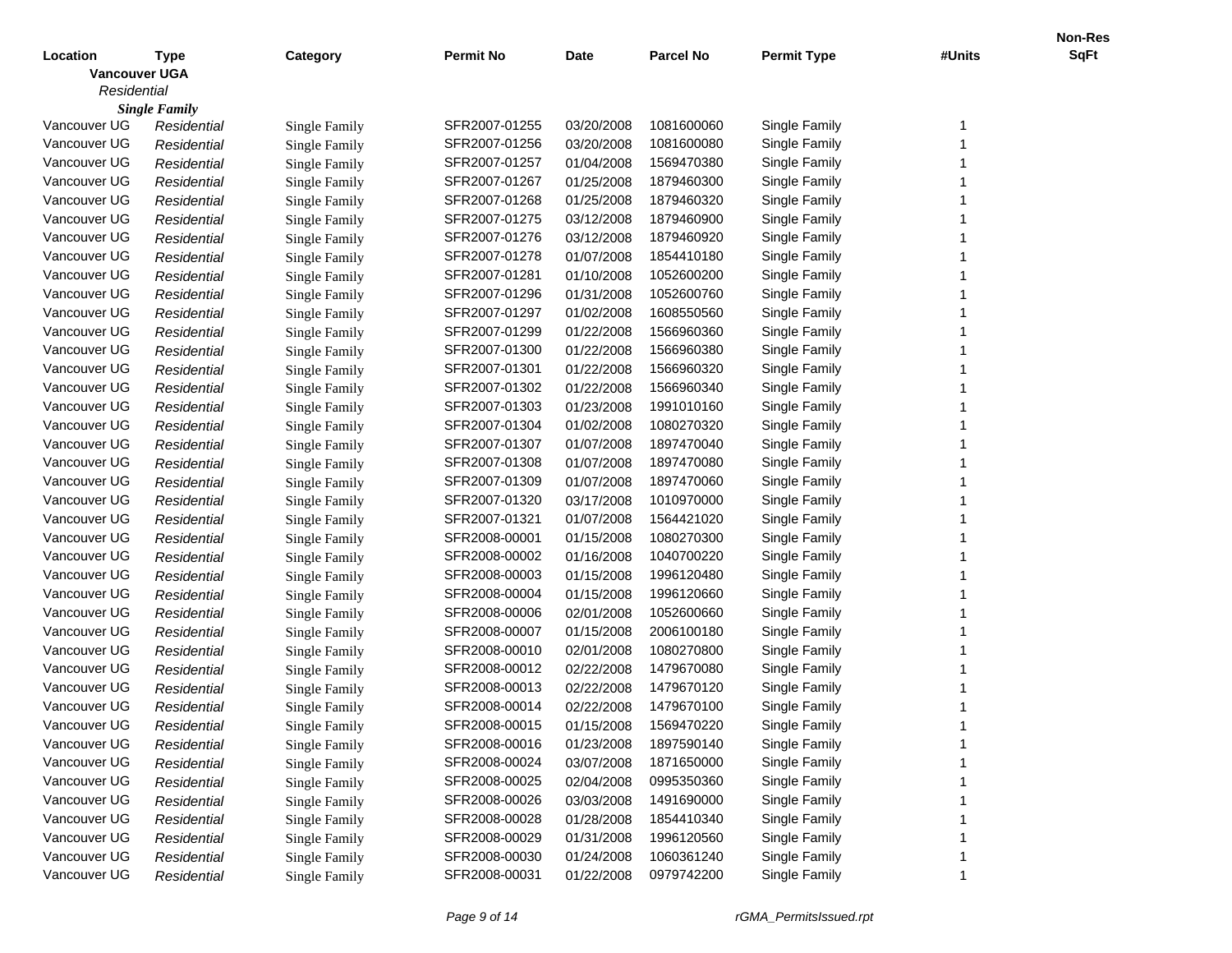|                      |                      |                      |                  |             |                  |                    |        | Non-Res     |
|----------------------|----------------------|----------------------|------------------|-------------|------------------|--------------------|--------|-------------|
| Location             | <b>Type</b>          | Category             | <b>Permit No</b> | <b>Date</b> | <b>Parcel No</b> | <b>Permit Type</b> | #Units | <b>SqFt</b> |
| <b>Vancouver UGA</b> |                      |                      |                  |             |                  |                    |        |             |
| Residential          |                      |                      |                  |             |                  |                    |        |             |
|                      | <b>Single Family</b> |                      |                  |             |                  |                    |        |             |
| Vancouver UG         | Residential          | Single Family        | SFR2008-00036    | 02/04/2008  | 1900090000       | Single Family      | -1     |             |
| Vancouver UG         | Residential          | <b>Single Family</b> | SFR2008-00037    | 02/11/2008  | 1900090050       | Single Family      |        |             |
| Vancouver UG         | Residential          | <b>Single Family</b> | SFR2008-00038    | 02/04/2008  | 1900090020       | Single Family      |        |             |
| Vancouver UG         | Residential          | <b>Single Family</b> | SFR2008-00039    | 02/11/2008  | 1900090030       | Single Family      |        |             |
| Vancouver UG         | Residential          | <b>Single Family</b> | SFR2008-00040    | 02/04/2008  | 1900090010       | Single Family      |        |             |
| Vancouver UG         | Residential          | <b>Single Family</b> | SFR2008-00041    | 02/11/2008  | 1900090040       | Single Family      |        |             |
| Vancouver UG         | Residential          | <b>Single Family</b> | SFR2008-00042    | 03/04/2008  | 1065820000       | Single Family      |        |             |
| Vancouver UG         | Residential          | <b>Single Family</b> | SFR2008-00043    | 02/27/2008  | 1049300500       | Single Family      |        |             |
| Vancouver UG         | Residential          | <b>Single Family</b> | SFR2008-00044    | 02/15/2008  | 1049300380       | Single Family      |        |             |
| Vancouver UG         | Residential          | <b>Single Family</b> | SFR2008-00045    | 02/27/2008  | 1049300320       | Single Family      |        |             |
| Vancouver UG         | Residential          | <b>Single Family</b> | SFR2008-00046    | 02/19/2008  | 1049300540       | Single Family      |        |             |
| Vancouver UG         | Residential          | <b>Single Family</b> | SFR2008-00047    | 02/19/2008  | 1049300560       | Single Family      |        |             |
| Vancouver UG         | Residential          | <b>Single Family</b> | SFR2008-00048    | 02/15/2008  | 1049300760       | Single Family      |        |             |
| Vancouver UG         | Residential          | <b>Single Family</b> | SFR2008-00049    | 02/07/2008  | 1049300940       | Single Family      |        |             |
| Vancouver UG         | Residential          | <b>Single Family</b> | SFR2008-00050    | 02/15/2008  | 1049300140       | Single Family      |        |             |
| Vancouver UG         | Residential          | <b>Single Family</b> | SFR2008-00051    | 02/27/2008  | 1049300340       | Single Family      |        |             |
| Vancouver UG         | Residential          | <b>Single Family</b> | SFR2008-00053    | 03/25/2008  | 1479670720       | Single Family      |        |             |
| Vancouver UG         | Residential          | <b>Single Family</b> | SFR2008-00054    | 03/25/2008  | 1479670740       | Single Family      |        |             |
| Vancouver UG         | Residential          | <b>Single Family</b> | SFR2008-00055    | 03/25/2008  | 1479670760       | Single Family      |        |             |
| Vancouver UG         | Residential          | <b>Single Family</b> | SFR2008-00056    | 03/25/2008  | 1479670780       | Single Family      |        |             |
| Vancouver UG         | Residential          | <b>Single Family</b> | SFR2008-00057    | 03/06/2008  | 1049300480       | Single Family      |        |             |
| Vancouver UG         | Residential          | <b>Single Family</b> | SFR2008-00058    | 02/12/2008  | 1049300520       | Single Family      |        |             |
| Vancouver UG         | Residential          | <b>Single Family</b> | SFR2008-00065    | 02/26/2008  | 1570320280       | Single Family      |        |             |
| Vancouver UG         | Residential          | <b>Single Family</b> | SFR2008-00066    | 02/26/2008  | 1570320220       | Single Family      |        |             |
| Vancouver UG         | Residential          | <b>Single Family</b> | SFR2008-00072    | 02/27/2008  | 1049300100       | Single Family      |        |             |
| Vancouver UG         | Residential          | <b>Single Family</b> | SFR2008-00076    | 02/27/2008  | 1569460460       | Single Family      |        |             |
| Vancouver UG         | Residential          | <b>Single Family</b> | SFR2008-00077    | 02/13/2008  | 1569470200       | Single Family      |        |             |
| Vancouver UG         | Residential          | <b>Single Family</b> | SFR2008-00079    | 02/21/2008  | 1080270780       | Single Family      |        |             |
| Vancouver UG         | Residential          | <b>Single Family</b> | SFR2008-00080    | 02/15/2008  | 1889360480       | Single Family      |        |             |
| Vancouver UG         | Residential          | <b>Single Family</b> | SFR2008-00081    | 02/15/2008  | 1889360440       | Single Family      |        |             |
| Vancouver UG         | Residential          | <b>Single Family</b> | SFR2008-00083    | 02/21/2008  | 1996120940       | Single Family      |        |             |
| Vancouver UG         | Residential          | <b>Single Family</b> | SFR2008-00086    | 03/04/2008  | 1066910000       | Single Family      |        |             |
| Vancouver UG         | Residential          | Single Family        | SFR2008-00088    | 02/21/2008  | 1889360460       | Single Family      |        |             |
| Vancouver UG         | Residential          | <b>Single Family</b> | SFR2008-00091    | 02/21/2008  | 1052600740       | Single Family      |        |             |
| Vancouver UG         | Residential          | Single Family        | SFR2008-00092    | 02/26/2008  | 1570320140       | Single Family      |        |             |
| Vancouver UG         | Residential          | Single Family        | SFR2008-00094    | 03/03/2008  | 1542890000       | Single Family      |        |             |
| Vancouver UG         | Residential          | Single Family        | SFR2008-00096    | 02/26/2008  | 1570320200       | Single Family      |        |             |
| Vancouver UG         | Residential          | Single Family        | SFR2008-00097    | 03/07/2008  | 1889970420       | Single Family      |        |             |
| Vancouver UG         | Residential          | Single Family        | SFR2008-00102    | 03/04/2008  | 1043600000       | Single Family      |        |             |
| Vancouver UG         | Residential          | <b>Single Family</b> | SFR2008-00103    | 03/04/2008  | 1464490220       | Single Family      |        |             |
| Vancouver UG         | Residential          | <b>Single Family</b> | SFR2008-00105    | 03/17/2008  | 1049300080       | Single Family      |        |             |
|                      |                      |                      |                  |             |                  |                    |        |             |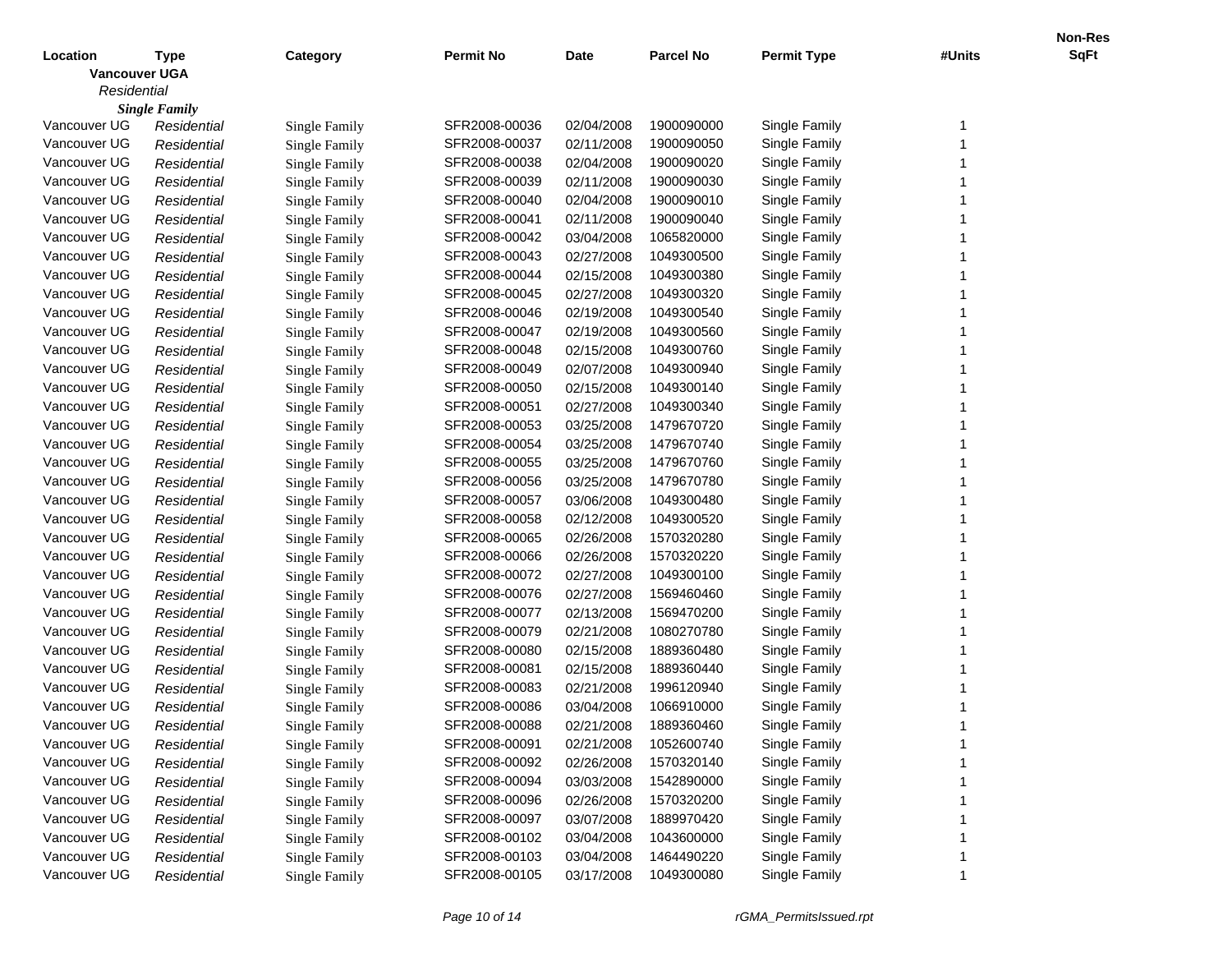|                      |                      |                      |                  |             |                  |                    |        | <b>Non-Res</b>            |
|----------------------|----------------------|----------------------|------------------|-------------|------------------|--------------------|--------|---------------------------|
| Location             | <b>Type</b>          | Category             | <b>Permit No</b> | <b>Date</b> | <b>Parcel No</b> | <b>Permit Type</b> | #Units | <b>SqFt</b>               |
| <b>Vancouver UGA</b> |                      |                      |                  |             |                  |                    |        |                           |
| Residential          |                      |                      |                  |             |                  |                    |        |                           |
|                      | <b>Single Family</b> |                      |                  |             |                  |                    |        |                           |
| Vancouver UG         | Residential          | Single Family        | SFR2008-00106    | 03/11/2008  | 1569460100       | Single Family      | 1      |                           |
| Vancouver UG         | Residential          | Single Family        | SFR2008-00107    | 02/26/2008  | 1642820160       | Single Family      |        |                           |
| Vancouver UG         | Residential          | <b>Single Family</b> | SFR2008-00108    | 02/25/2008  | 1996120920       | Single Family      |        |                           |
| Vancouver UG         | Residential          | <b>Single Family</b> | SFR2008-00110    | 02/28/2008  | 1996120160       | Single Family      |        |                           |
| Vancouver UG         | Residential          | <b>Single Family</b> | SFR2008-00111    | 02/26/2008  | 1064210040       | Single Family      |        |                           |
| Vancouver UG         | <b>Residential</b>   | <b>Single Family</b> | SFR2008-00112    | 03/21/2008  | 1996120200       | Single Family      |        |                           |
| Vancouver UG         | <b>Residential</b>   | <b>Single Family</b> | SFR2008-00113    | 02/28/2008  | 1996120400       | Single Family      |        |                           |
| Vancouver UG         | <b>Residential</b>   | <b>Single Family</b> | SFR2008-00114    | 03/25/2008  | 1856680800       | Single Family      |        |                           |
| Vancouver UG         | <b>Residential</b>   | <b>Single Family</b> | SFR2008-00117    | 03/03/2008  | 1897680040       | Single Family      | 1      |                           |
| Vancouver UG         | Residential          | <b>Single Family</b> | SFR2008-00118    | 03/06/2008  | 1079633940       | Single Family      | 1      |                           |
| Vancouver UG         | Residential          | <b>Single Family</b> | SFR2008-00122    | 03/11/2008  | 1060360020       | Single Family      | 1      |                           |
| Vancouver UG         | Residential          | <b>Single Family</b> | SFR2008-00130    | 03/11/2008  | 1060360940       | Single Family      | 1      |                           |
| Vancouver UG         | Residential          | <b>Single Family</b> | SFR2008-00131    | 03/13/2008  | 1889970180       | Single Family      | 1      |                           |
| Vancouver UG         | Residential          | Single Family        | SFR2008-00144    | 03/13/2008  | 1182300380       | Single Family      | 1      |                           |
| Vancouver UG         | Residential          | <b>Single Family</b> | SFR2008-00157    | 03/04/2008  | 1996120440       | Single Family      | 1      |                           |
| Vancouver UG         | Residential          | <b>Single Family</b> | SFR2008-00158    | 03/07/2008  | 1996120280       | Single Family      | -1     |                           |
| Vancouver UG         | Residential          | <b>Single Family</b> | SFR2008-00159    | 03/11/2008  | 1996120420       | Single Family      | 1      |                           |
| Vancouver UG         | Residential          | <b>Single Family</b> | SFR2008-00160    | 03/03/2008  | 1996120500       | Single Family      | 1      |                           |
| Vancouver UG         | Residential          | <b>Single Family</b> | SFR2008-00161    | 02/26/2008  | 0974020000       | Single Family      | 1      |                           |
| Vancouver UG         | Residential          | Single Family        | SFR2008-00162    | 03/07/2008  | 1642820320       | Single Family      | 1      |                           |
| Vancouver UG         | Residential          | <b>Single Family</b> | SFR2008-00163    | 03/05/2008  | 1569470240       | Single Family      | 1      |                           |
| Vancouver UG         | Residential          | <b>Single Family</b> | SFR2008-00164    | 03/03/2008  | 1049900660       | Single Family      | 1      |                           |
| Vancouver UG         | Residential          | <b>Single Family</b> | SFR2008-00165    | 03/21/2008  | 1569470540       | Single Family      | -1     |                           |
| Vancouver UG         | Residential          | Single Family        | SFR2008-00170    | 03/07/2008  | 1996120680       | Single Family      | -1     |                           |
| Vancouver UG         | Residential          | Single Family        | SFR2008-00171    | 03/05/2008  | 1996120600       | Single Family      | 1      |                           |
| Vancouver UG         | Residential          | Single Family        | SFR2008-00178    | 03/18/2008  | 1607760420       | Single Family      | -1     |                           |
| Vancouver UG         | Residential          | Single Family        | SFR2008-00179    | 03/18/2008  | 1607760440       | Single Family      | -1     |                           |
| Vancouver UG         | Residential          | Single Family        | SFR2008-00180    | 03/18/2008  | 1607760140       | Single Family      |        |                           |
| Vancouver UG         | Residential          | Single Family        | SFR2008-00183    | 03/18/2008  | 1607760160       | Single Family      |        |                           |
| Vancouver UG         | Residential          | Single Family        | SFR2008-00195    | 03/13/2008  | 2006100200       | Single Family      |        |                           |
| Vancouver UG         | Residential          | Single Family        | SFR2008-00196    | 03/28/2008  | 1052600720       | Single Family      |        |                           |
| Vancouver UG         | Residential          | <b>Single Family</b> | SFR2008-00206    | 03/18/2008  | 1049900640       | Single Family      |        |                           |
|                      |                      |                      |                  |             |                  |                    |        | $157$ Total Single Equils |

 *157 Total Single Family*

Vancouver UGA Sub Total 157 149,229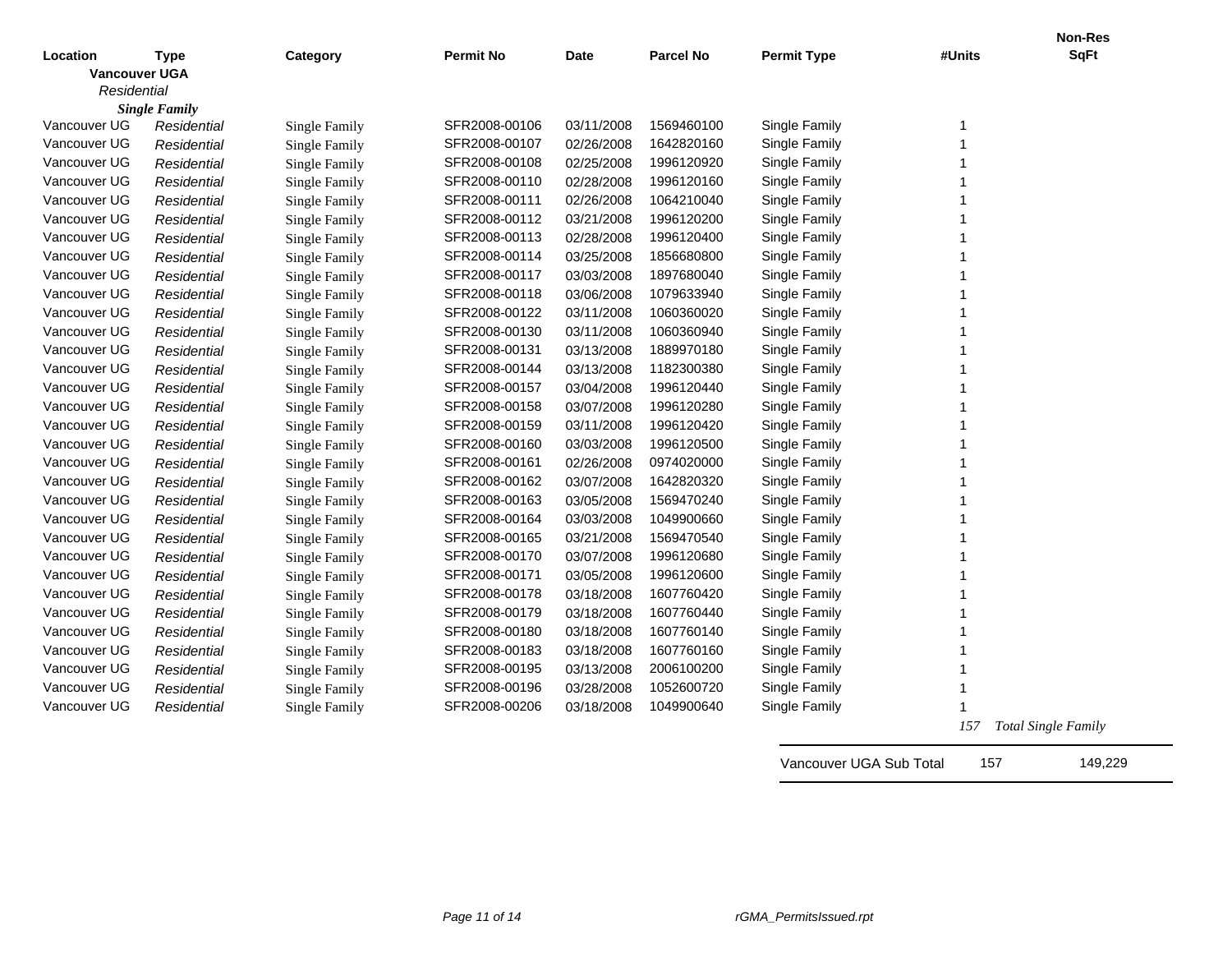|           |                      |                      |                  |             |                  |                    |        | Non-Res                    |
|-----------|----------------------|----------------------|------------------|-------------|------------------|--------------------|--------|----------------------------|
| Location  | <b>Type</b>          | Category             | <b>Permit No</b> | <b>Date</b> | <b>Parcel No</b> | <b>Permit Type</b> | #Units | <b>SqFt</b>                |
| Washougal |                      |                      |                  |             |                  |                    |        |                            |
|           | Residential          |                      |                  |             |                  |                    |        |                            |
|           | Multi-Family         |                      |                  |             |                  |                    |        |                            |
| Washougal | Residential          | Multi-Family         | 7030253          | 02/04/2008  | 1230121240       | Multi-Family       | 1      |                            |
| Washougal | Residential          | Multi-Family         | 7030254          | 02/04/2008  | 1230121260       | Multi-Family       |        |                            |
|           |                      |                      |                  |             |                  |                    | 2      | Total Multi-Family         |
|           | <b>Single Family</b> |                      |                  |             |                  |                    |        |                            |
| Washougal | Residential          | Single Family        | 7070882          | 03/11/2008  | 1341403620       | Single Family      | 1      |                            |
| Washougal | Residential          | <b>Single Family</b> | 7110072          | 01/28/2008  | 1230120900       | Single Family      | 1      |                            |
| Washougal | Residential          | Single Family        | 7110075          | 01/28/2008  | 1230120920       | Single Family      |        |                            |
| Washougal | Residential          | <b>Single Family</b> | 7110078          | 01/28/2008  | 1230120940       | Single Family      |        |                            |
| Washougal | Residential          | Single Family        | 7110081          | 01/28/2008  | 1230120960       | Single Family      |        |                            |
| Washougal | Residential          | Single Family        | 7110084          | 03/24/2008  | 1300360180       | Single Family      |        |                            |
| Washougal | Residential          | Single Family        | 7110085          | 02/13/2008  | 1300360420       | Single Family      |        |                            |
| Washougal | Residential          | <b>Single Family</b> | 7110086          | 02/13/2008  | 1300360400       | Single Family      |        |                            |
| Washougal | Residential          | <b>Single Family</b> | 7110088          | 01/28/2008  | 1230120980       | Single Family      |        |                            |
| Washougal | Residential          | <b>Single Family</b> | 7110091          | 01/28/2008  | 1230121000       | Single Family      |        |                            |
| Washougal | Residential          | <b>Single Family</b> | 7110094          | 01/28/2008  | 1230121020       | Single Family      |        |                            |
| Washougal | Residential          | <b>Single Family</b> | 7110097          | 01/28/2008  | 1230121040       | Single Family      |        |                            |
| Washougal | Residential          | Single Family        | 7110120          | 01/28/2008  | 1230121060       | Single Family      |        |                            |
| Washougal | Residential          | Single Family        | 7110123          | 01/28/2008  | 1230121080       | Single Family      |        |                            |
| Washougal | Residential          | <b>Single Family</b> | 7110126          | 01/28/2008  | 1230121100       | Single Family      |        |                            |
| Washougal | Residential          | <b>Single Family</b> | 7110129          | 01/28/2008  | 1230121120       | Single Family      |        |                            |
| Washougal | Residential          | Single Family        | 7110133          | 01/28/2008  | 1230121140       | Single Family      |        |                            |
| Washougal | Residential          | Single Family        | 7110136          | 01/28/2008  | 1230121160       | Single Family      |        |                            |
| Washougal | Residential          | Single Family        | 7110139          | 01/28/2008  | 1230121180       | Single Family      |        |                            |
| Washougal | Residential          | Single Family        | 7110144          | 01/28/2008  | 1230121200       | Single Family      |        |                            |
| Washougal | Residential          | <b>Single Family</b> | 7120028          | 01/30/2008  | 1311870340       | Single Family      |        |                            |
| Washougal | Residential          | Single Family        | 7120036          | 02/20/2008  | 1311860120       | Single Family      |        |                            |
| Washougal | Residential          | Single Family        | 7120037          | 03/27/2008  | 1311860180       | Single Family      |        |                            |
| Washougal | Residential          | Single Family        | 8020056          | 03/12/2008  | 1311870220       | Single Family      |        |                            |
|           |                      |                      |                  |             |                  |                    | 24     | <b>Total Single Family</b> |

Washougal Sub Total 26 20 0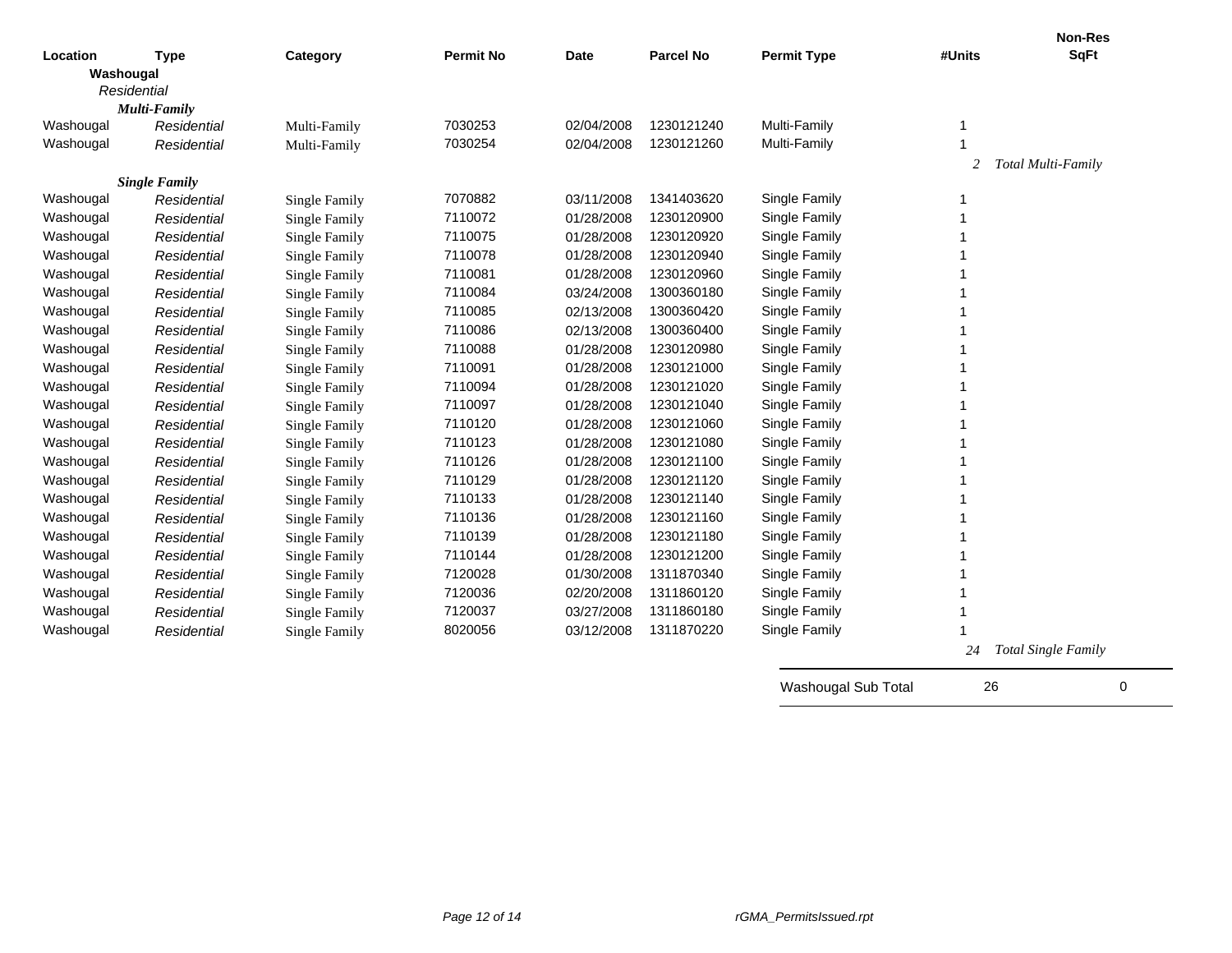|                      |                |               |                  |            |                         |                    | <b>Non-Res</b><br><b>SqFt</b> |
|----------------------|----------------|---------------|------------------|------------|-------------------------|--------------------|-------------------------------|
|                      |                |               |                  |            |                         |                    |                               |
| Residential          |                |               |                  |            |                         |                    |                               |
| <b>Single Family</b> |                |               |                  |            |                         |                    |                               |
| Residential          | Single Family  | SFR2007-01236 | 02/19/2008       | 2296630220 | Single Family           |                    |                               |
| Residential          | Single Family  | SFR2007-01237 | 02/19/2008       | 2296630180 | Single Family           |                    |                               |
| Residential          | Single Family  | SFR2008-00034 | 02/14/2008       | 2296630380 | Single Family           |                    |                               |
| Residential          | Single Family  | SFR2008-00035 | 02/14/2008       | 2296630400 | Single Family           |                    |                               |
| Residential          | Single Family  | SFR2008-00084 | 03/14/2008       | 2296630240 | Single Family           |                    |                               |
| Residential          | Single Family  | SFR2008-00085 | 02/19/2008       | 2296630200 | Single Family           |                    |                               |
| Residential          | Single Family  | SFR2008-00099 | 03/03/2008       | 2296630540 | Single Family           |                    |                               |
| Residential          | Single Family  | SFR2008-00101 | 03/03/2008       | 2296630520 | Single Family           |                    |                               |
| Residential          | Single Family  | SFR2008-00109 | 03/18/2008       | 2296630420 | Single Family           |                    |                               |
|                      |                |               |                  |            |                         | 9                  | <b>Total Single Family</b>    |
|                      |                |               |                  |            | <b>Yacolt Sub Total</b> | 9                  | 0                             |
|                      | Type<br>Yacolt | Category      | <b>Permit No</b> | Date       | <b>Parcel No</b>        | <b>Permit Type</b> | #Units                        |